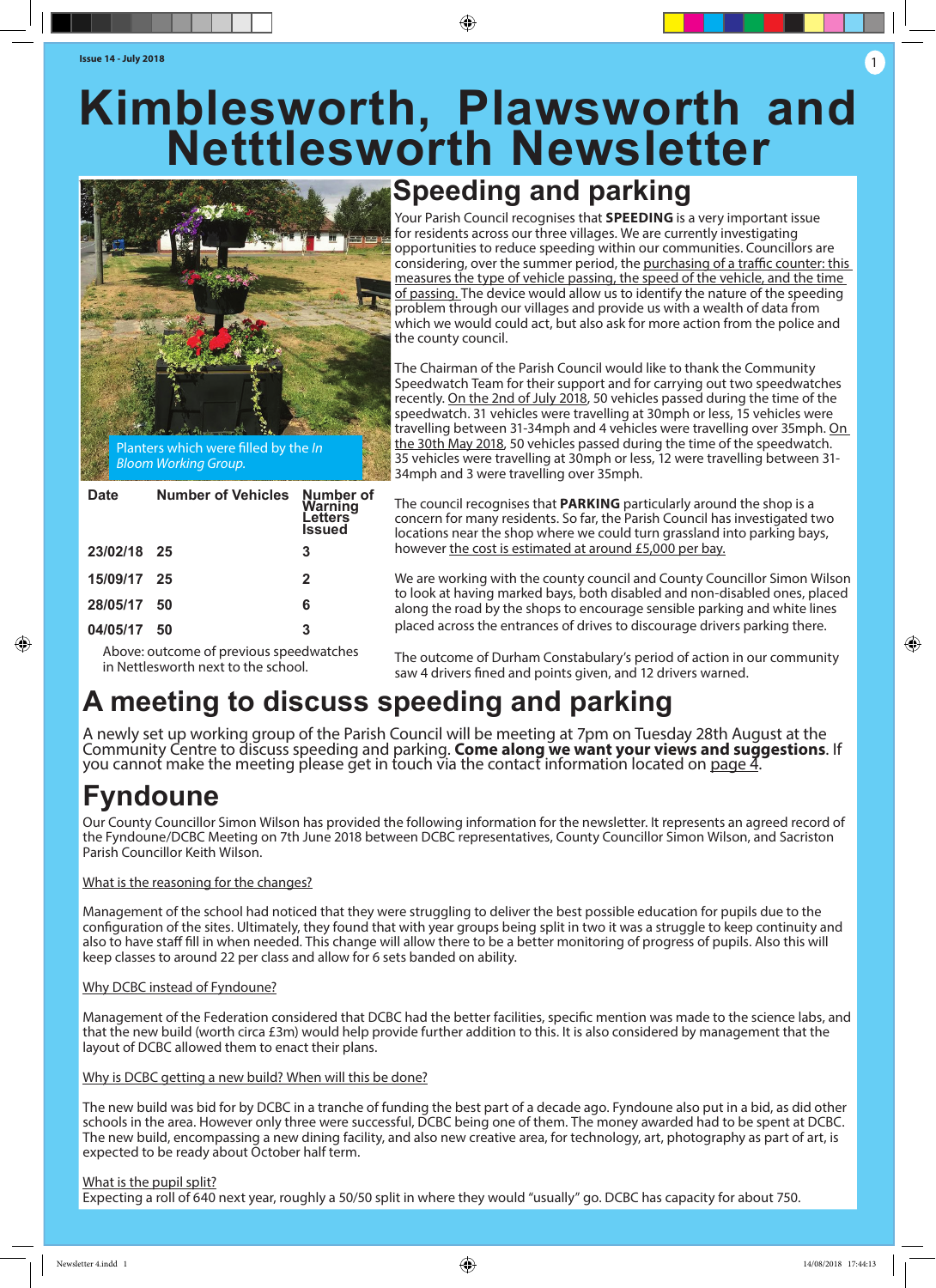◈

#### **What will happen to Fyndoune?** Plans dished out:

Nurture centre – this is expected to have an uptake of 24/25 pupils with 4 teachers there for that at all times.

Vocational subjects – current uptake is about 50-60 pupils. Subjects include hair and beauty, catering, construction currently but looking to expand on demand. There is also the farm which will be used for associated topics. Community Hub element – the café would be a way of pupils getting work experience in catering. Other providers – Castle Kindergarten still on site, looking at who else could be brought in.

◈

Science labs, despite being insufficient for Key Stage 3 are adequate for Key Stage 2 and looking to allow other schools in the area to use these. Discussions with the Academy have already begun. There is no plan to let go of the Fyndoune site, this was categorically confirmed, and the management have put in a bid for improvements to Fyndoune in order to continuously improve the state of the school.

The plan is to improve the roll at the school, if this gets to the point where it outgrows DCBC then it would require reconfiguring and using the rest of the Fyndoune site. To repeat management categorically said they were keeping the Fyndoune site.

#### **How will pupils get to DCBC?**

The pupils will be getting buses that will be free for the foreseeable future (words used by DCC). As County Councillor, I will be chasing to get a definitive timescale on that, and a timescale which is to the benefit of parents. The earliest bus will be 8.15 though the details are still to be ironed out. Pick ups from various places along the way; Kimblesworth, Nettlesworth, Edmondsley, Sacriston, Langley Park and Witton Gilbert.

#### **Why was there limited/no consultation?**

The nature of what has gone has caused some limitations on what has been said. Durham County Council had been trying to bring the Federation back under their control and had been negotiating with the DfE (Department for Education). As a result of this, plans of any nature had to be kept confidential, bringing the schools back under Local Authority control is contra to national policy. Hence wanting it ready asap has meant getting this in line quickly. Management are prepared to hold an evening where parents/individuals can go along. The sessions held in the day were an attempt to get an idea at how the school would run for those who weren't familiar. There was also a comment from the chair of the IEB that due to the nature of this, ie schools being federated this is seen as an internal reorganisation.

When questioned about the consultation, the DCBC confirmed that as a Federation the restructure was an internal matter and they were not obliged to undertake consultation indeed there were matters they could not divulge. In the interim there has been further questions asked and there is still other issues around the buses which I am chasing. Sacriston Parish Council are also pursuing other questions. If anyone has any questions about the above please do contact our County Councillor Simon Wilson on **swilson@durham.gov.uk**.

Kimblesworth and Plawsworth Parish Council are working with Sacriston Parish Council and our County Councillor on the issue. **We have set up a Working Group and are meeting on Thursday 30th August 2018 at 7pm at the Community Centre. We encourage members of the public to attend and share their views.**

## **Annual Report of the Parish Council**

The Annual Meeting of the Parish Council was held on 25 May 2017 when Councillor G Kendall was appointed Chairman for the following year. During the year May 2017 to April 2018 the Parish Council held 11 Ordinary Council Meetings and representatives from the Police attended on one occasion. The following significant matters were dealt with during the year:

The Council's representatives reported to each meeting on matters relating to Allotments, Parish Paths, the Community Centre and the Parish Newsletter. A new HR Panel was established, predominantly to carry out annual appraisals for the Clerk. The first appraisal was held within the year.

Regular County Councillor reports were received with County Councillor S Wilson regularly attending meetings. The precept for 2017/18 WAS agreed at £9714.53 which, coupled with the LCTRS grant, provided a total Council income of £10,001.53. The Council considered a total of 4 planning applications during the course of the year. Several training sessions were attended by various members, courses included employment issues, standards training, allotments, GDPR. Several meetings were attended by members of the public with issues raised including parking matters, traffic, pedestrian safety and the image of the surrounding areas. The Parish Council resolved to tackle all of these issues within the remit of its powers and budgets.

Perhaps the most significant development of the year took place in January 2018. Because of the raft of projects members wished to establish, Council resolved to double the precept for the ensuing year. 3 editions of the Village Newsletter were published and distributed throughout the year.

**Financial Donations were made to the following:** County Durham Schools Benevolent Fund, Changing Lives, Community Centre, The Task Force, Nettlesworth Community Bingo Club.

**The parish council has supported a number of projects so far this year:** County Durham Schools Benevolent Fund and Citizens Advice, Luncheon Club trips to Leeds, York, and Whitby. Supported the community centre to rectify damaged following a break in.

#### **Three new working groups have been created:**

In Bloom Working Group covering greenspaces; Fyndoune Working Group; Traffic, Transport, and Highways Working Group covering speeding, parking and transport.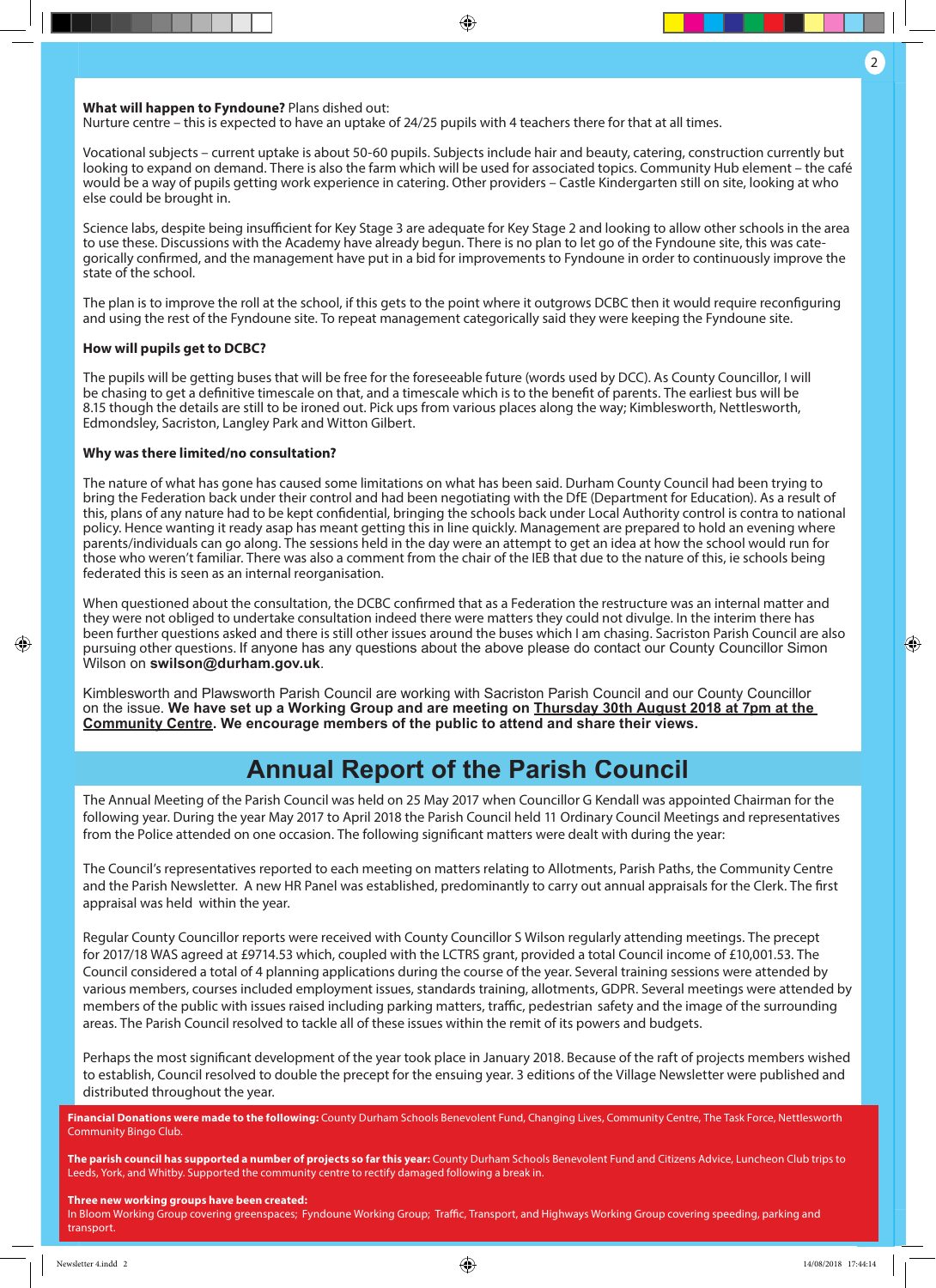## **£750 for New Parking at Nettlesworth Allotments**

The Parish Council have invested £750 for additional parking at Nettlesworth Allotments following concern raised by allotment holders over a persistant shortage of spaces.

We are committed to supporting our allotment holders and will continue to work with them over the next few years to address any needs they may have.

We welcome applications from residents looking to take on an allotment of their own. If you would like to submit your interest please email the Parish Clerk Jocasta Lawton on: **kpparishcouncil@ gmail.com**

### **Public Transport in Our Villages**

The Parish Council and specifically the Traffic, Transport and Highways Working Group are examining transport links to our villages.

We hope to improve public transport provision in our villages, for example, there is no Sunday evening service through to Langley Park or Durham or would residents like to see earlier Sunday morning journeys on the 14?

We want your opinions on the bus services through our villages, particularly service 14 and how you would like it to see it improved.

Please contact Councillors Anders, Beard, Inman and Kendall or the Parish Clerk with your views. Details are available on page 4 of the newsletter.

## **Parish Council Vacancy**

The Parish Council currently has two vacancies for Parish Councillors. **For more information, or to express an interest please write to:** 

*The Clerk to the Parish Council at 27 Ennerdale Drive, Crook, Co. Durham, DL15 8NT*  **or email:** *kpparishcouncil@gmail.com or call: 07375387495*

# **Nettlesworth Park**

The project to extend and improve Nettlesworth Park will have to placed onhold. The lease on the land the park is situated on expires soon. The park cannot be altered until a new lease is agreed.



⊕

# **Defibrilators**

The Parish Council has purchased a defibrillator for community use. The defibrillator is a Zoll AED 3 semi-automatic external defibrillator; it is easy to use as it has built within real-time CPR feedback technology.

**Location:** Stored in the Community Centre next the side entrance to the Community Centre in the car park next to the school. Training can be provided by the Ambulance Service and is free of charge. To register your interest please contact Councillor Gillhespy details available on page 4.

# **In-Bloom and Greenspaces**

The Parish Council is committed to improving greenspaces. Councillors recently filled the planters located across our villages. **Garden competition update:** Cllr Lorraine Gillhespy intends to run a garden competition in July-August 2019. If you have any comments or suggestions to improve our greenspaces please contact Cllrs Beard, Lillian Walker, and Gillhespy. Details are on page 4.

## **Community Cafe and Bingo**

**Cafe:** Every Monday 12-1pm at the Community Centre.

**Bingo:** Every Monday 1-2pm at the Community Centre after the cafe. Over 55s pay £1.50 for main, desert and a drink.

**Bingo:** Every Wednesday 1-3pm at the Community Centre. For more information contact Councillor Lillian Walker, her details are available on page 4.

## **Naming our Parish Council**

As many residents will be aware that our parish council is called Kimblesworth and Plawsworth Parish Council, but there is no mention of Nettlesworth. As a result of a number of residents raising this with us, we have decided to investigate the procedure to change our name to reflect our three villages.

## **23 The Green Nettlesworth**

23 The Green is currently being converted by Durham County Council. The ground floor will be mixed use offices and the first floor will be accommodation for young people aged 11-17 in the Council's Edge of Care Service. For more information please contact Durham County Council or our County Councillor Simon Wilson at swilson@ durham.gov.uk.

 $\overline{\phantom{a}}$  3  $\overline{\phantom{a}}$  3  $\overline{\phantom{a}}$  3  $\overline{\phantom{a}}$  3  $\overline{\phantom{a}}$  3  $\overline{\phantom{a}}$  3  $\overline{\phantom{a}}$  3  $\overline{\phantom{a}}$  3  $\overline{\phantom{a}}$  3  $\overline{\phantom{a}}$  3  $\overline{\phantom{a}}$  3  $\overline{\phantom{a}}$  3  $\overline{\phantom{a}}$  3  $\overline{\phantom{a}}$  3  $\overline{\phantom{a}}$  3  $\overline{\phantom{a}}$ 

◈

◈